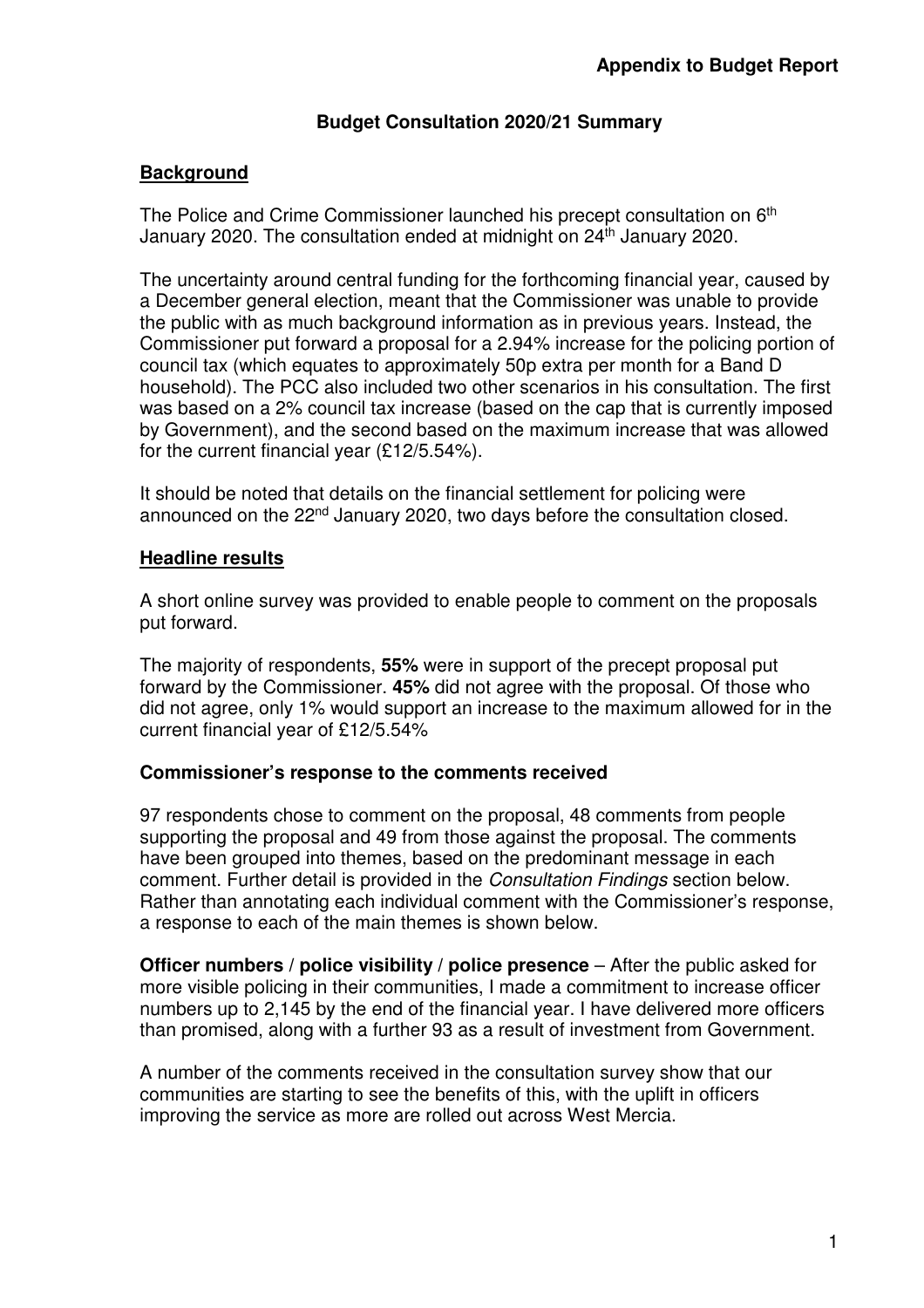As recruitment continues, further reviews will take place to ensure that policing models focus resources in the right places and that community visibility is improved as a result of increasing the establishment of officers.

I will continue to hold the Chief Constable to account to ensure police visibility is improved and the positive benefits of additional officers are felt widely across our communities.

**Financial concerns** – I have balanced the drive to improve the efficiency and effectiveness of West Mercia Police in tackling crime with the need to make savings where possible. Therefore, I will only ever ask communities for the lowest possible amount in order to deliver what's needed.

The decision was made to serve notice to end the strategic "Alliance" with Warwickshire Police, in its current form, as it was preventing the delivery of maximum police effectiveness and efficiency. This also allows the communities of West Mercia to remain the priority.

This year's budget reflects that as I wanted to make sure that it delivers on the priorities that matter most to the public. This includes ensuring officers have the resources they need in order to carry out their role, and that investment is focused on the areas that are of concern to communities.

**Resources** - Demand on police forces nationally has increased significantly in recent years. This is due to a number of factors, including improved recording of crime, the emergence of complex types of crime such as cyber-crime and sexual violence, and the demand placed on policing by mental health issues within communities.

However, whilst demand has increased nationwide, the rate of increase in West Mercia is much lower than the national average. Conversely, recorded crime in West Mercia has decreased year on year. We are not immune from the national picture, but we are still a very safe area comparatively.

Despite this, I promised that I would ensure that West Mercia Police has the resources to respond effectively to changing demand and I am committed to continuing the necessary work to reform and modernise the police force to meet these.

**Drugs / County Lines** – Concerns were raised around 'County Lines' and drug use, which I'm aware are blighting communities within West Mercia. The 'County Lines' model involves a group from a large urban area travelling to smaller locations to sell drugs and using local properties as a base for their activities. This is often acquired by exploiting vulnerable adults and young people through coercion, intimidation and violence.

I have developed a Drugs Strategy, taking a whole system approach to tackling the issue. The budget proposals give West Mercia Police the tools and resources they need in order to investigate and bring those responsible to justice. This will also include partnership working through initiatives such as the West Mercia Diversionary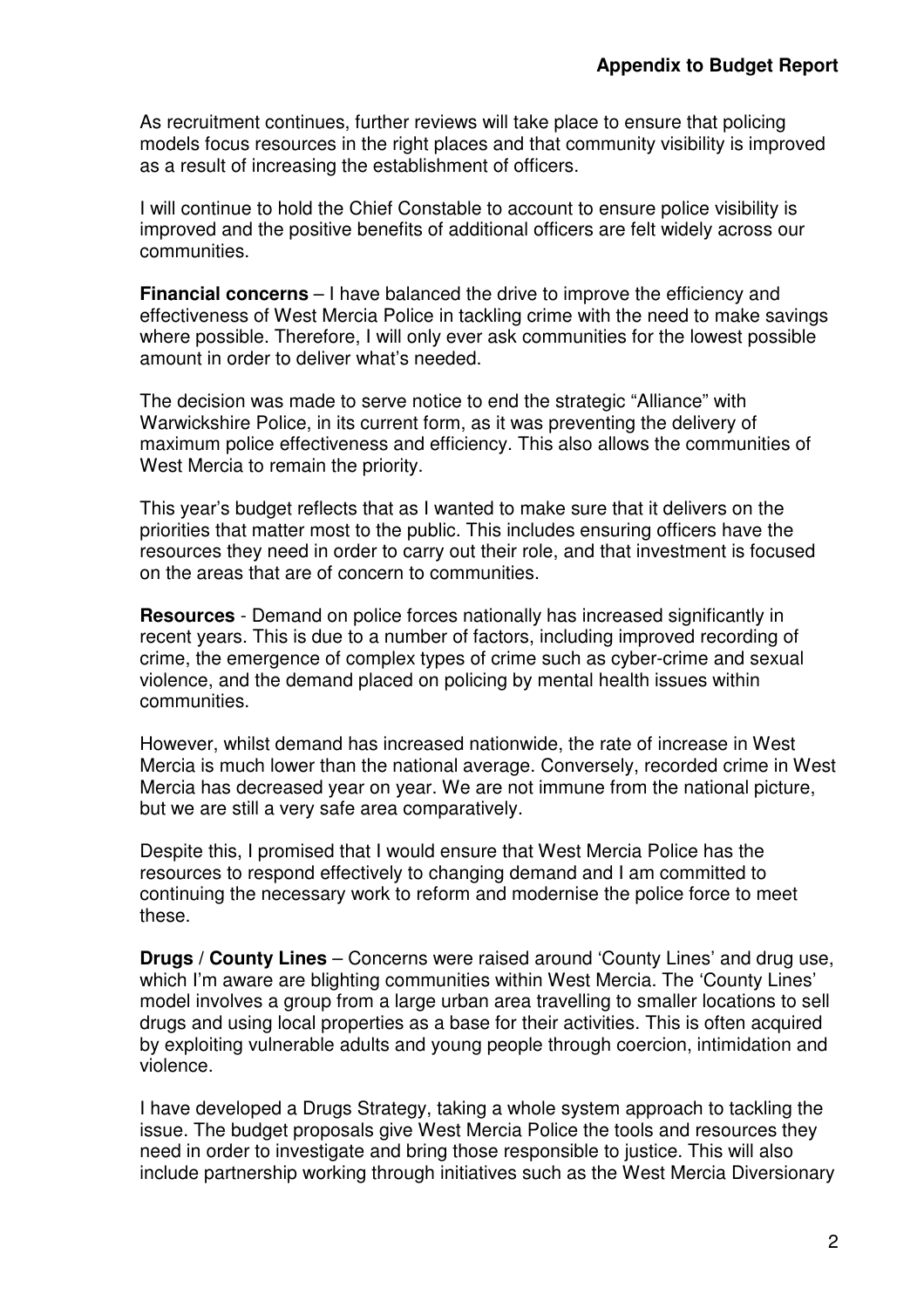Network. This will provide valuable resources to work with some of our most vulnerable young people who are at risk of becoming involved in crime types like this.

## **Consultation summary**

Outlined below is a summary of publicity undertaken, details of the questions asked, findings from the survey and a copy of the comments received.

## **Publicity and media coverage**

A range of communication tools were used to promote the precept consultation to communities across West Mercia. These included:

Holding a Facebook Live public Holding Account Meeting on the budget during the consultation period. This provided the PCC with a more general understanding of public concerns around the police budget

Posting details of what each of the different funding scenarios could mean if implemented on the PCC's website. This included an explanation as to why the consultation was being undertaken in advance of a government announcement on funding.

Social media: The press release and consultation link was shared via the West Mercia PCC Facebook and Twitter pages. A video was also circulated on both channels. Ahead of the live 'Holding to Account' session (held on 20th January), posts highlighted the link and the opportunity for people to get involved in the consultation. It was mentioned again during the 'Holding to Account' session. This video was watched approximately 900 times. The posts were also shared by the West Mercia Police accounts.

Press release/media: The first press release was sent out on 6th January. Another followed about the live 'Holding to Account'. Another was then sent out welcoming the Government settlement announcement. This resulted in coverage in: Shropshire Star, Worcester News, Hereford Times, Ross Gazette, Border Counties, Express and Star, Redditch Standard, Droitwich Standard, BBC Radio Shropshire.

The information was also shared four times on the Community Messaging System (CMS) and through the Neighbourhood Watch groups

## **The consultation survey**

An online survey was used to ascertain views on the Commissioner's precept proposals. The online survey asked either 4 or 5 questions depending upon the answer given to question 1. The survey included one open question enabling respondents to comment on their reasons for either supporting or opposing the proposals. The questions asked were:

**Question 1** – Do you support the proposal.to increase the policing element of your Council Tax by 2.94%?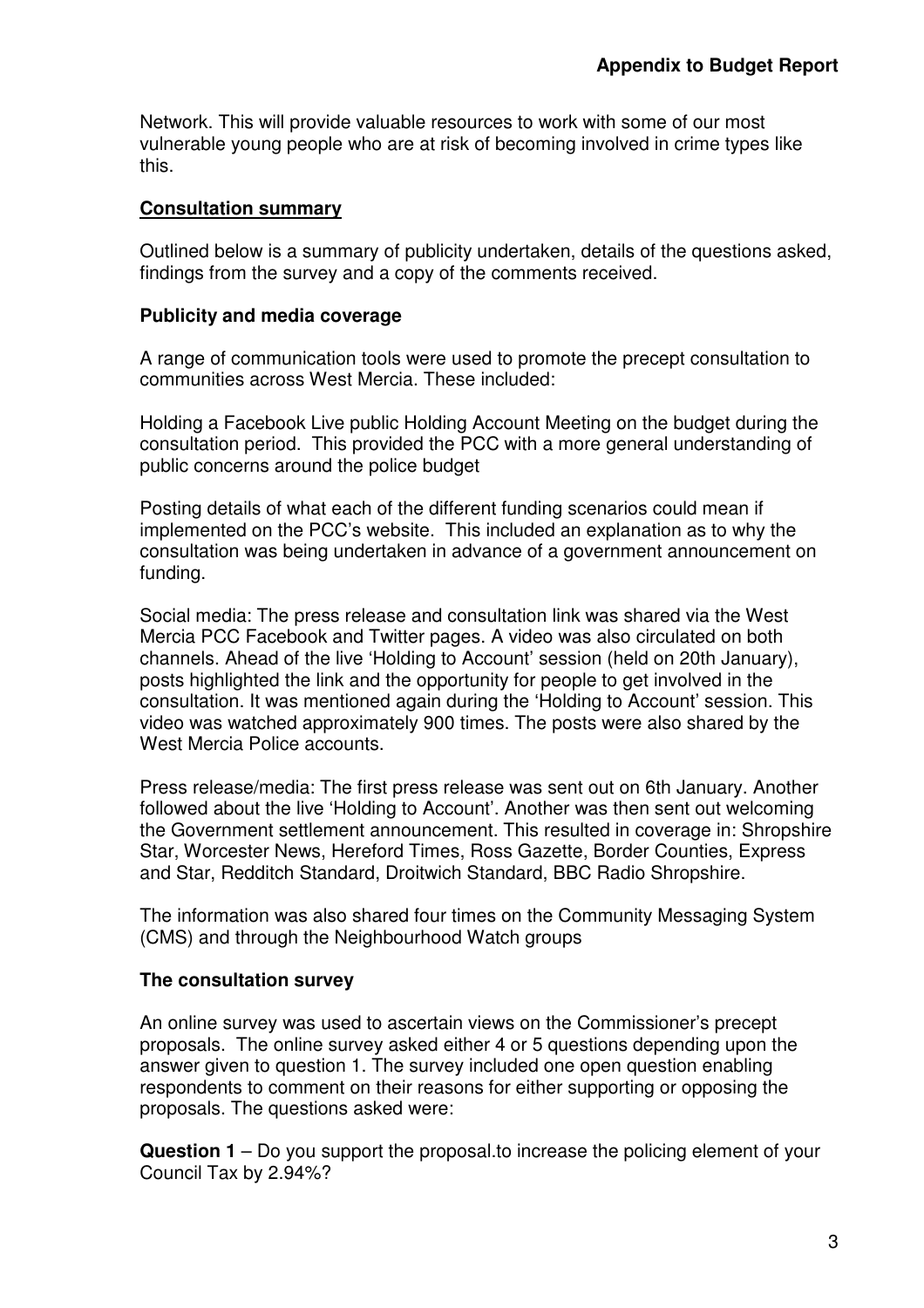**Question 2** – Only those respondents answering 'No' to question 1 then saw an additional question: For what reason do you not support the PCC's proposals?

There were two options to choose from:

- I support a £12 increase in order to deliver the most possible funding for policing
- I think the increase in Council Tax it too much and would support the 2% cap.

**Question 3** – Please state in which part of West Mercia you pay your Council Tax

**Question 4** – Are you responding on behalf of a business?

**Question 5** – Do you have any other comments?

## **Consultation findings**

#### **Overall response**

181 respondents partially or fully completed the survey.

Please note: not everyone answered every question and this is reflected in the results below.

### **Question 1**

55% (98) respondents supported the Commissioner's proposal. 45% (79) respondents were opposed to the Commissioner's proposals.

#### **Question 2**

This question was only seen by those respondents not supporting the PCC's proposal in question 1 and was answered by 71 out of the 79 of the respondents.

- 2 respondents answered by choosing I support a £12 increase in order to deliver the most possible funding for policing
- 69 respondents answered by choosing I think the increase in Council Tax it too much and would support the 2% cap

## **Question 3**

A breakdown of respondents by council tax area is shown below (for those that answered this question)

56% (100) Worcestershire 25% (46) Shropshire 6% (11) Telford and Wrekin 6% (10) Herefordshire 6% (10) Other (this included 9 respondents who said they lived in Warwickshire)

## **Question 4**

4 responses were received on behalf of a business.

## **Question 5**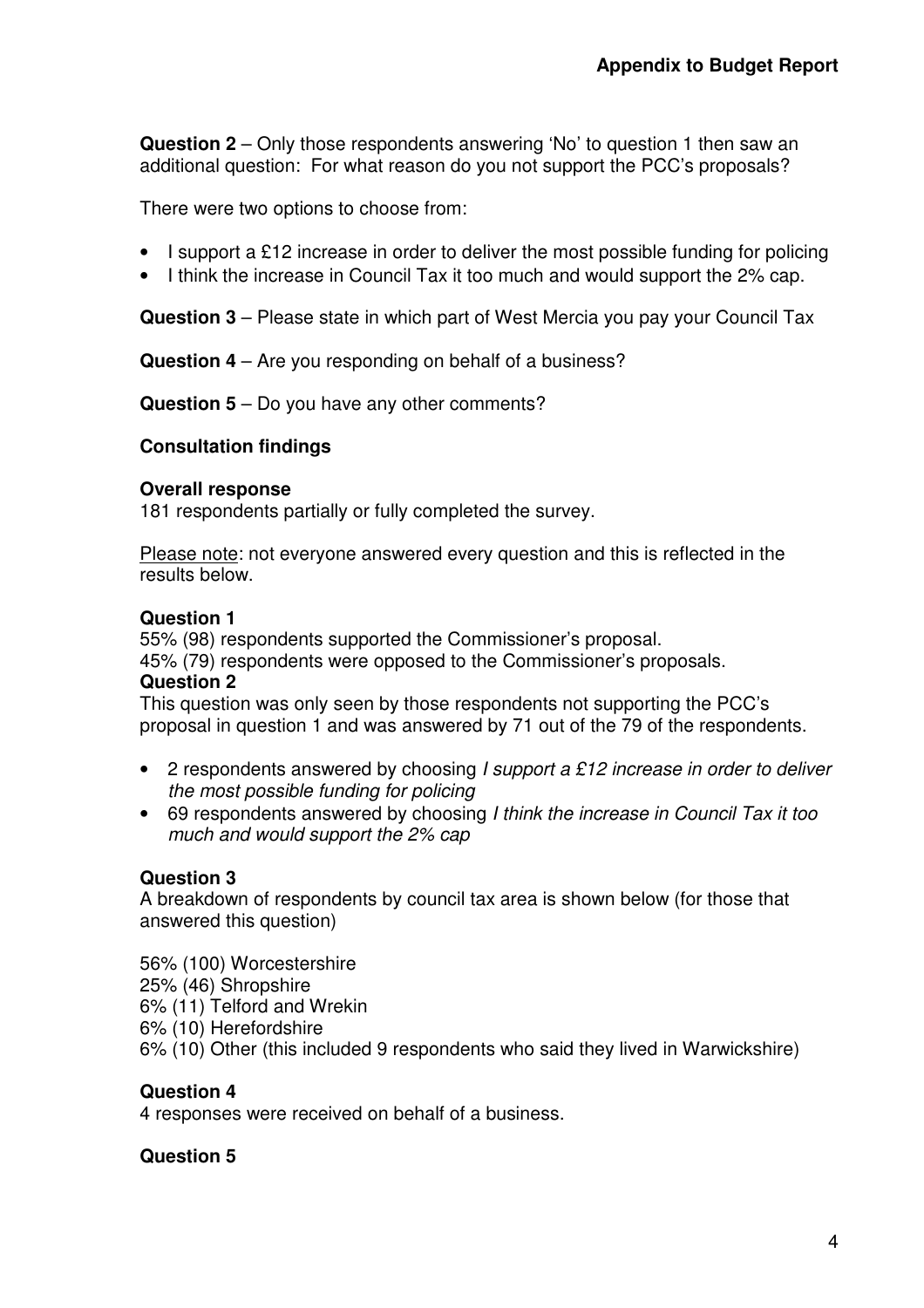97 respondents chose to comment on their reasons for their answer to question one or two.

The word cloud below provides a visualisation of the predominant words from all the comments received.



48 respondents supporting the proposal commented as did 49 of those opposed to the proposal. A summary of all the comments is shown below, grouped by common theme or concern. It should be noted that a number of the comment referred to more than one theme and that there is a degree of subjectivity in the interpretation of each comment.

## **Main themes**

The main themes arising from the comments were:

**Officer numbers /police visibility / police presence –**23 respondents made a comment on these issues, 12 supporting the proposals and 11 against. The comments were mixed including from those who had noticed an increase in police numbers through to those who remain concerned about a perceived lack of police presence or action.

**Financial concerns –** 20 people made a finance related comment, many were concerned about the impact on household finances resulting from increases in council tax. How money was spent was also raise by a number of respondents

**Resources –** 12 respondents commented on resources, 8 in support of the PCC's proposals. Their comments included the importance of police staff and vehicles. Of the 4 people opposed the efficient use of resources was the predominant theme.

**Drugs / county lines** – 5 respondents specifically commented on concerns around county lines and another 2 about drug use / cannabis. Drugs were also touched on in a number of other comments not included in this section

**Other Crime and community safety issues –** other specific issues raised included vulnerability (2), road safety (2), rural crime (4)

**General support** – a number of those supporting the proposals just left a positive comment which did not align with any of the main themes.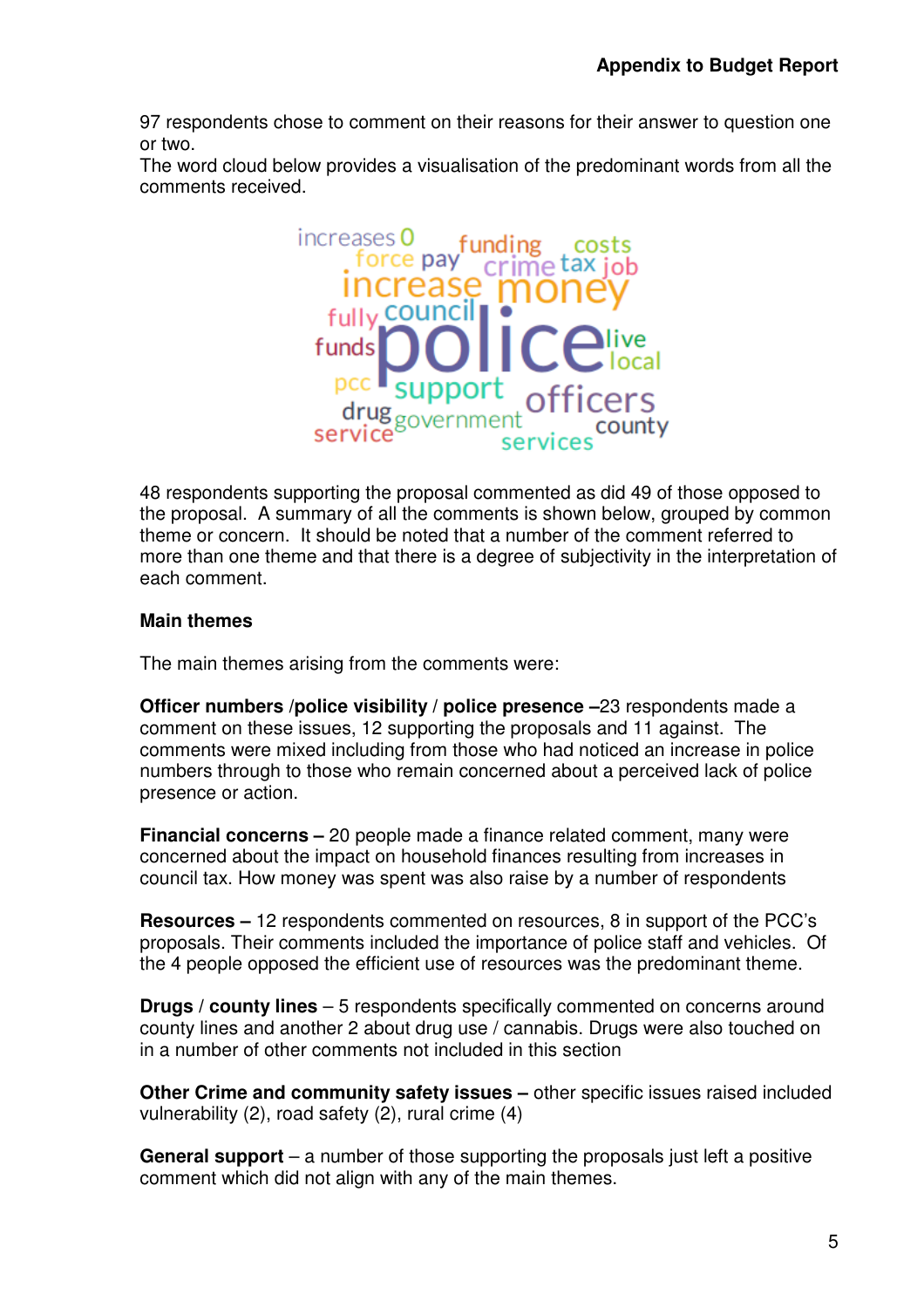**Comments on the government / PCC –** 11 people commented on either the government's approach to the police funding (5) or on the PCC, his role, actions and decisions.

**Miscellaneous comments** – a number of respondents both for and against the proposals left a comment which does not directly fit into the above themes. This included comments on the alliance and the Regional Organised Crime Unit.

## **Social media comments**

All social media platforms are monitored and where appropriate comments on the precept have been responded to, however the 'instant' nature of this media means it is not practical to include them in this report.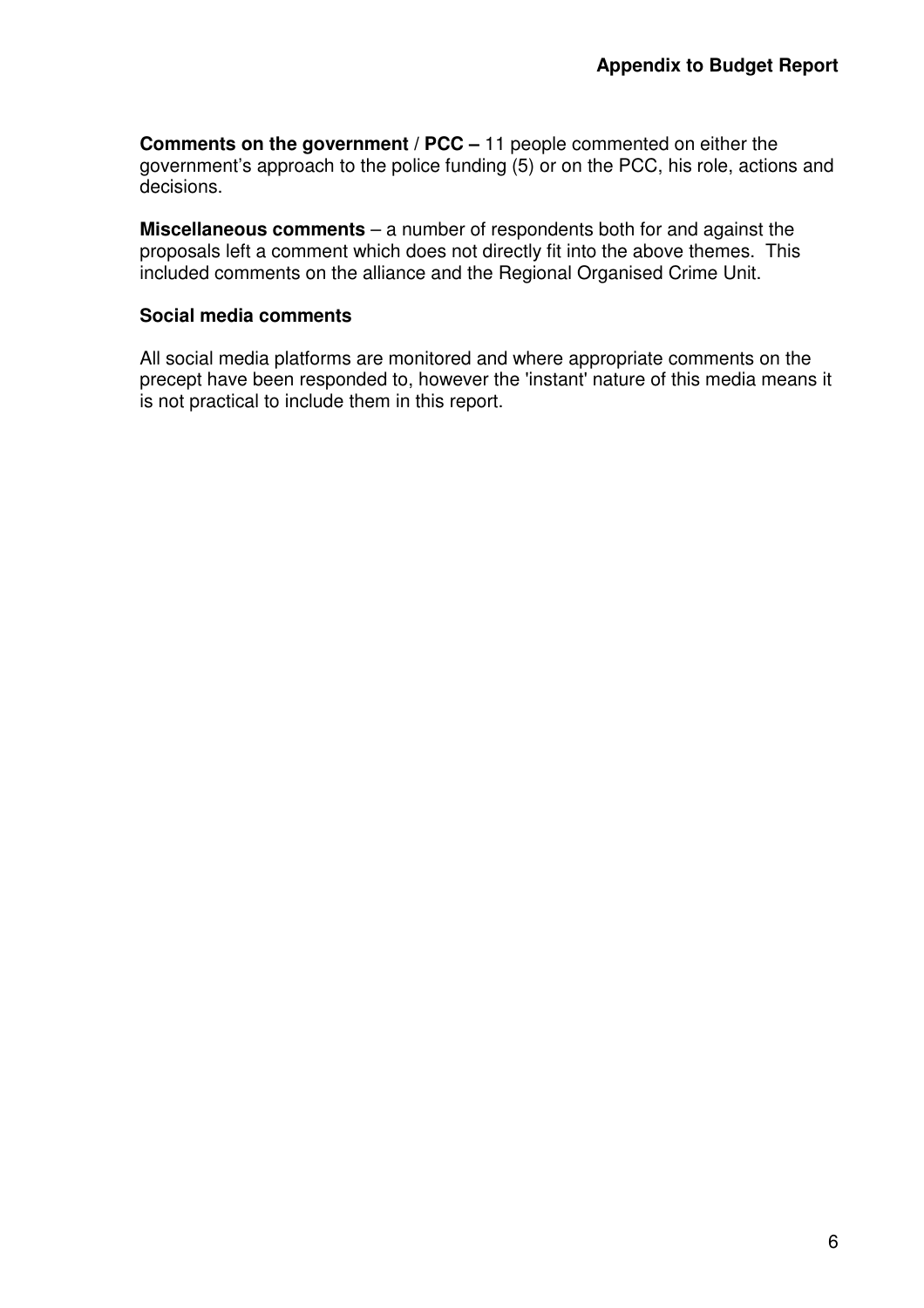| <b>SUPPORT</b>  | <b>RESPONDENT COMMENT</b>                                                                                                                                                                                                                                                                                                                                                                                                                                                                           |
|-----------------|-----------------------------------------------------------------------------------------------------------------------------------------------------------------------------------------------------------------------------------------------------------------------------------------------------------------------------------------------------------------------------------------------------------------------------------------------------------------------------------------------------|
| <b>PROPOSAL</b> |                                                                                                                                                                                                                                                                                                                                                                                                                                                                                                     |
| Theme:          | Police No's / Police Visibility / Police Presence                                                                                                                                                                                                                                                                                                                                                                                                                                                   |
| Yes             | There is very little sign of any of the new officers on the streets, there is a perceived lack of officers preventing crime                                                                                                                                                                                                                                                                                                                                                                         |
| Yes             | More officers please                                                                                                                                                                                                                                                                                                                                                                                                                                                                                |
| Yes             | Don't neglect the far fringes of Worcestershire especially Rubery and neighbourhood watch                                                                                                                                                                                                                                                                                                                                                                                                           |
| Yes             | Your efforts are noticeably visible on the streets. Thank you!                                                                                                                                                                                                                                                                                                                                                                                                                                      |
| Yes             | Local police are needed, people feel reassured by seeing local police.                                                                                                                                                                                                                                                                                                                                                                                                                              |
| Yes             | We definitely need more officers, not back to 2012 levels but far beyond that!                                                                                                                                                                                                                                                                                                                                                                                                                      |
| Yes             | A visible responsive police force is vital.                                                                                                                                                                                                                                                                                                                                                                                                                                                         |
| Yes             | We I rural Shropshire need a police presence, not 30 miles away, thieves are pinching anything that moves here.                                                                                                                                                                                                                                                                                                                                                                                     |
| Yes             | More police needed on foot and seen by residents in out of City areas. Getting to know local characters and people and picking up on local<br>gossip/buzz,                                                                                                                                                                                                                                                                                                                                          |
| Yes             | As long as the money is actually used to deliver a noticeable reduction in crime and a visible increase in police presence - I would happily pay<br>10 times this.                                                                                                                                                                                                                                                                                                                                  |
| Yes             | Support Officers work hard. Real action on bad driving and parking infringements is needed. I live near Hollywood Lane and Houndsfield Lane<br>Cross Roads and we need active speed and traffic management to reduce crashes which happen far too frequently. There has been a<br>decrease in house burglary and continued vigilance is necessary. Antisocial behaviour may not be dangerous but it needs attention.                                                                                |
| Yes             | I often hear residents complaining that Police Officers have not turned up when a burglary has been committed or when there's been a minor<br>accident. My logical interpretation of this is insufficient manpower, hence I support any initiative to increase the number of officers and I<br>welcome the extra 215, plus the extra 93 by April next year. Basically, if we want more Police we may have to pay a little towards it, hence I<br>fully support the 2.94% increase you're proposing. |
| No              | In Market Drayton the crime and drug issues are horrendous yet the police presence is zero. I wouldn't pay a penny extra for other towns to<br>have the services we should get.                                                                                                                                                                                                                                                                                                                     |
| <b>No</b>       | I would support an increase if I thought it would increase the number of officers in Worcester actually tackling crime. I believe that the police<br>have given up on Worcester and aren't interested in enforcing the law any more so there is no point wasting any more money on then.                                                                                                                                                                                                            |
| <b>No</b>       | All I have seen and experienced for the past years is less service for my money, I myself and neighbours have witnessed and provided<br>registration numbers of vehicles collecting drugs in broad daylight we have reported this and absolutely nothing has happened, not<br>surprisingly people in general have no respect for the police and authority in general, all I ever see is police driving around in top of the range<br>cars achieving absolutely nothing.                             |
| No              | Would it be possible for the Police to have a visible presence?                                                                                                                                                                                                                                                                                                                                                                                                                                     |
| <b>No</b>       | We do not get enough police patrols in the area and would welcome more. We are the forgotten area and would not support an increase just<br>to have moire officers in Worcester town centre                                                                                                                                                                                                                                                                                                         |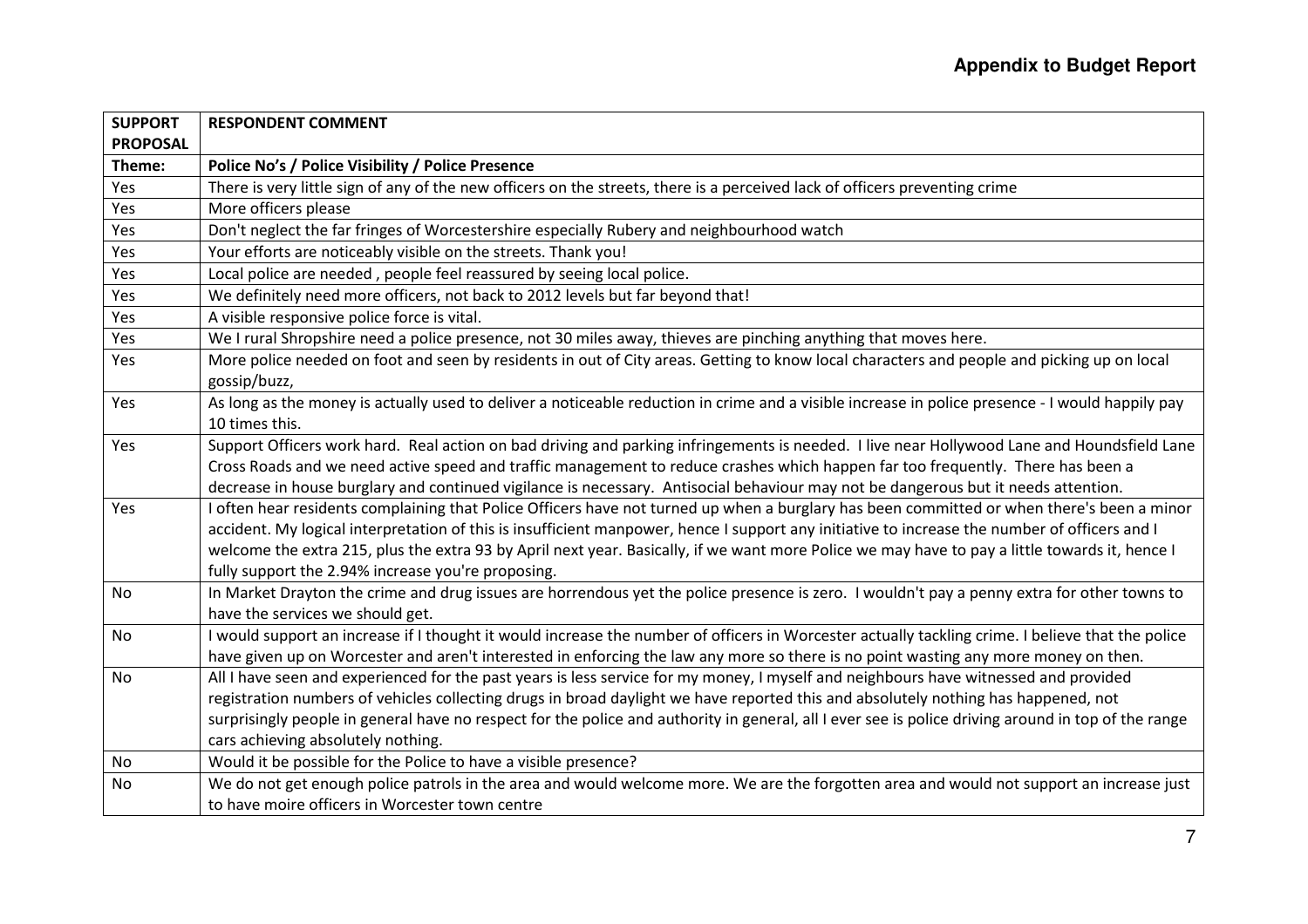| <b>SUPPORT</b>  | <b>RESPONDENT COMMENT</b>                                                                                                                             |
|-----------------|-------------------------------------------------------------------------------------------------------------------------------------------------------|
| <b>PROPOSAL</b> |                                                                                                                                                       |
| No              | I live in a small town Cleobury Mortimer and have seen very little police around. We pay here more than people in Coventry who have a very            |
|                 | active police force who you see in many capacities- how is it fair that I pay more and have no local police ???                                       |
| No              | We no longer have a Police presence in our village! Having had to request the 999 service recently, it would seem the nearest Officer was             |
|                 | Bridgnorth!! It was a icy dark morning and an awful drive for them and an even longer wait for a 61 year old woman! There have been                   |
|                 | numerous incidents in the past months here and we should have a presence. I could go on and on                                                        |
| No              | WOULD LIKE TO SEE MORE POLICE IN FAIRFIELD                                                                                                            |
| No              | Wythall has been left without any support; we have drug dealing, shops raided on a regular basis, vandalism. Also the tax/rate payer is               |
|                 | required to fund a PCC with I understand expenses.                                                                                                    |
| <b>No</b>       | I believe we pay enough on our council tax as it is. I do agree we need more police as we had to wait over 5 hours for a police officer to attend     |
|                 | our property after being burglared but as the government cut costs why the public have to pay more think it's disgusting                              |
| No              | There are no police around when you call them to report crime they have no one to send                                                                |
| <b>Theme</b>    | <b>Financial concerns</b>                                                                                                                             |
| Yes             | I would like proof the funds are spent within the force, and what they are spent on.                                                                  |
| Yes             | The amount we pay in council tax for the police, is relatively small, is invisible to us for the most part and is frankly not an issue. It was a huge |
|                 | mistake to freeze the council tax and hurt your funding when you did, please raise the council tax as much as you can and then show us the            |
|                 | return on oir investment. We have faith in you, but you and the poloce need cash.                                                                     |
| Yes             | Support of increase is dependent on increases in Council Tax from other organisations (eg County Council social care will increase). Too many         |
|                 | at too high a rate and what may start as a £2 for my council tax band increase becomes more and starts to impact on my finances more                  |
|                 | significantly. However I do appreciate that if we want good services and the government doesn't have the funds, money is needed from                  |
|                 | somewhere.                                                                                                                                            |
| No              | save money in other ways, buy less expensive vehicles, do more things in house, just take charge of the money you have and don't waste it.            |
| No              | I commend the commisioner's efficiency achievments, but cannot support above inflation budget increases, where these exceed gdp growth.               |
| <b>No</b>       | The highest increase on my council tax every year is the police portion but I am not seeing any evidence in Worcester of the additional               |
|                 | spending. If feels like Mr Campion is not spending my money wisely so I see no reason to give him more than the government cap.                       |
| No              | Council tax payers are an easy target for tax increases. Police (and others) should live within their means, like ordinary folk!                      |
| No              | Services are diabolical As a single household it is a disgrace that I only get 25% reduction when considering my minimal impact on council            |
|                 | services                                                                                                                                              |
| No              | Police smarter rather than expecting to money to solve your inadequacies. If you were targeting the right issues to make the society a                |
|                 | happier, better, safer place to exist rather than the soft and easy targets, I would be prepared to pay more (considerably more). As with all         |
|                 | state run operations including the NHS, it is a farcical money pit. Don't bother recruiting 20,000 police officers, if they are just going to be      |
|                 | more brain dead, overpaid numbskulls. Council tax is already a rip off!                                                                               |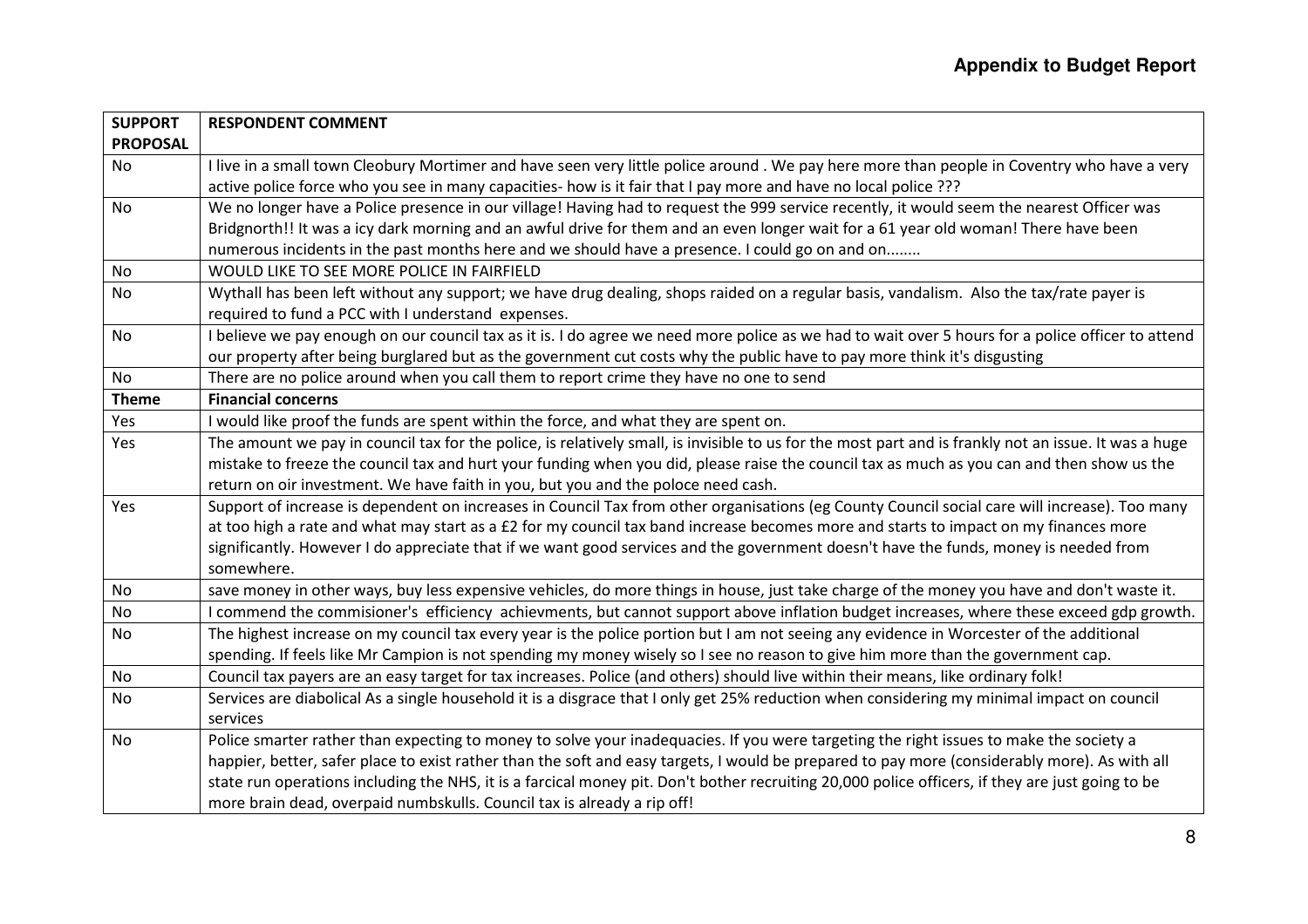| <b>SUPPORT</b>  | <b>RESPONDENT COMMENT</b>                                                                                                                            |
|-----------------|------------------------------------------------------------------------------------------------------------------------------------------------------|
| <b>PROPOSAL</b> |                                                                                                                                                      |
| <b>No</b>       | I am a pensioner and my increase does not support the large increases yourself and the Councils are imposing upon us, I have to have                 |
|                 | enough left to afford to live a reasonable life                                                                                                      |
| No              | The police are receiving additional central government funding and have no justification for seeking additional local funding. Perhaps               |
|                 | Champion could cease employing his former campaign manager to save money.                                                                            |
| No              | I think a lot more could be achieved with the funds that the police receive, but then it's always easy spending other people's money. More           |
|                 | needs to be done with the funds that are available, they need to be spent more wisely. Why do the police travel to Morrisons supermarket in          |
|                 | Wellington for breakfast, in police cars, that costs the force money, when I worked I had my breaks at my workplace. If they had been more           |
|                 | proactive with info given, so many charity shops would not have been burgled.                                                                        |
| <b>No</b>       | What has to be understood is that tax payers also do not have infinite resources. With 9% last year and a fully funded Force then the raise          |
|                 | should only be at the 2% cap or less. Council tax is a tax that has no soul it is not based on ability to pay. It needs reform otherwise it runs the |
|                 | risks that took place with the poll tax disaster.                                                                                                    |
| No              | It can't keep increasing, sometimes it's about maintaining the status quo and looking for in house cost savings                                      |
| No              | I can't support the increase as I don;t know what we are getting for it. The proposal is spend more money not achieve more outcomes. Not             |
|                 | all spending delivers positive outcomes. I may support a higher increase - just depends what you are proposing to do for it.                         |
| No              | I don't feel police workers do enough to work to solve crime and lock up criminals in North Shropshire. Especially tool thefts and vehicle           |
|                 | thefts. Out of £10,000 income I already pay over £1000 in council tax and have to self-police my area, using my time, effort and fuel.               |
| No              | We do not feel that this is the right time to increase our Council tax for Police services yet again. It seems we are being targeted for more        |
|                 | money without receiving the benefits.                                                                                                                |
| No              | Living on a pension More than a 2% rise with all other increased costs with gas electric etc would impact on our house hold budget                   |
| <b>No</b>       | The increase in police funding should come from the government. The cost of my council tax is one months wages, how depressing is that I             |
|                 | work a month of my life every year just to pay this tax. I live on my own and the only services I use are lighting, bin collection of which I have   |
|                 | to pay extra for. I would like to say maintenance of pathways etc but they are not maintained. Where is the increase going? I see NO                 |
|                 | improvements year on year. If increased it should be clear where this money is going.                                                                |
| No              | How much money was wasted merging with Warwickshire and then separating from this arrangement? How much will the unnecessary take                    |
|                 | over of the fire service cost? These costs need to be looked at and justified before asking for a larger contribution from the Council Tax.          |
|                 | Perhaps the figures should be published so the public are fully aware of how the money is being spent.                                               |
| Theme:          | <b>General support</b>                                                                                                                               |
| Yes             | I congratulate the PCC for his ongoing professionalism in genuinely listening to the concerns of those who live within West Mercia and his           |
|                 | proactive approach in addressing these concerns. I fully endorse the proposed increases.                                                             |
| Yes             | The Commissioner is doing an excellent job. He works very hard and is excellent :- )                                                                 |
| Yes             | I fully support this budget approach                                                                                                                 |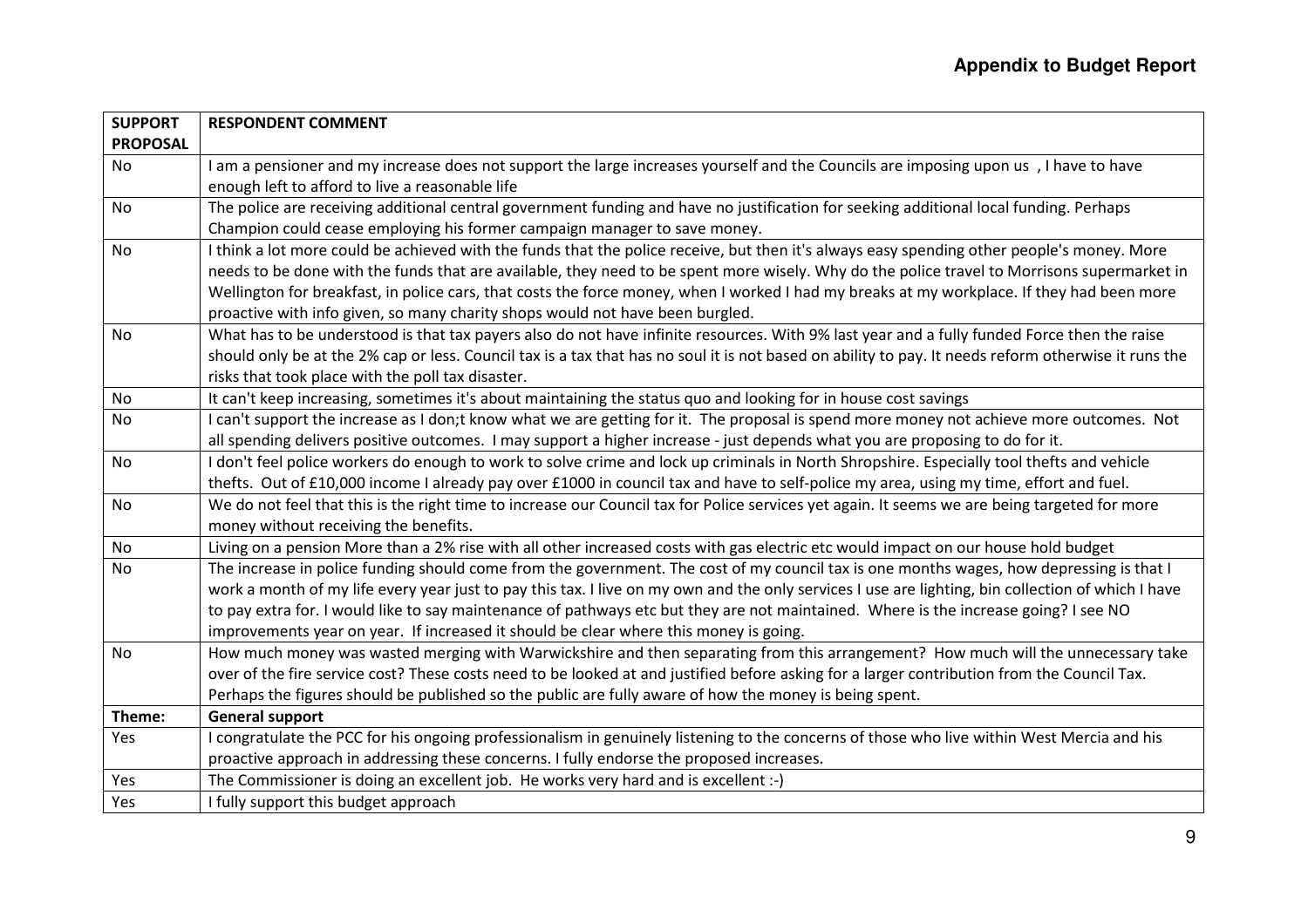| <b>SUPPORT</b>  | <b>RESPONDENT COMMENT</b>                                                                                                                            |
|-----------------|------------------------------------------------------------------------------------------------------------------------------------------------------|
| <b>PROPOSAL</b> |                                                                                                                                                      |
| Yes             | Mr John Campion a great professional and a good person. I trust his plans.                                                                           |
| Yes             | I live in a rural area and in the last 12 months our Parish Council has hosted visits from the Rural Crime Officer (Mick Simpson) and Bob            |
|                 | Haynes (Senior Police Traffic Advisor). This level of interest and advice by the Police is unprecedented - and very much welcomed. I fully           |
|                 | support the proposal to increase the policing element of my Council Tax by 2.94%.                                                                    |
| <b>Theme</b>    | <b>Resources</b>                                                                                                                                     |
| Yes             | Police staff are also essential to the service. It's easy to grab media headlines by announcing more police officers but there are a lot of civilian |
|                 | operational and public facing staff that are cut time and time again but aren't considered vote winners. New regulations under ISO 17020 is          |
|                 | crippling Forensic Services with the current level of staffing. Business decisions should not always be about popularity. The service being          |
|                 | provided is not good enough and consumed by auditing and regulation.                                                                                 |
| Yes             | Can you please invest in more marked vehicles so that new (& existing) officers can actually get out of the station.                                 |
| Yes             | Happy to support but only if this means better response times. Last few times at work when I e called 999 police I have been put on hold             |
| Yes             | Please keep funding our community policing. They do a great job.                                                                                     |
| Yes             | A modest increase is acceptable, as long as promises are delivered by government and new officers are focussed on the biggest frontline              |
|                 | issues.                                                                                                                                              |
| Yes             | There is a need to have more proactive policing to prevent crime and to assist those on the cusp of a criminal career. This will pay dividends       |
|                 | in the long-term. Judicious investment in the Police and Justice service is needed now and I heartily support the modest uplift in proposed          |
|                 | funding.                                                                                                                                             |
| Yes             | Increase should support recruitment and reestablishment of previous resources to tackle community crime, eg more officers on the beat,               |
|                 | street lighting kept on in all areas, expansion of CCTV                                                                                              |
| Yes             | The Police are clearly underfunded and the Wythall area doesn't have a great deal of resource. The officers who do cover the area do a great         |
|                 | job, however criminals from the West Mids force area cross the border to undertake car key burglary etc. hence need for great resources /            |
|                 | money.                                                                                                                                               |
| No              | The policing element of the average council tax bill is relatively low and if a 5.54% increase equates to £12 a year then the PCC should             |
|                 | consider an uplift over and above that proposed. An additional £1 a month for the provision of a police service that has sufficient capacity and     |
|                 | resources to be as effective as possible is supported.                                                                                               |
| No              | Employ proper police officers and get rid of pc so's.                                                                                                |
| <b>No</b>       | The police waste enough money and are behind the times. I fully support the police but after seeing it all first hand, for example the amount        |
|                 | of overtime officers were paid during the Athena project. I have had enough now and will be looking to share more details about the                  |
|                 | wastefulness of the police (NOT police OFFICERS) and how the PCC uses the CC as a scapegoat. Disgraceful.                                            |
| No              | Remove the dreadful Athena system to free Officers from the stress, wasted time and bureaucracy it creates. This is the single worst thing           |
|                 | that has ever happened to West Mercia. The money wasted on this system would have plugged any funding gaps.                                          |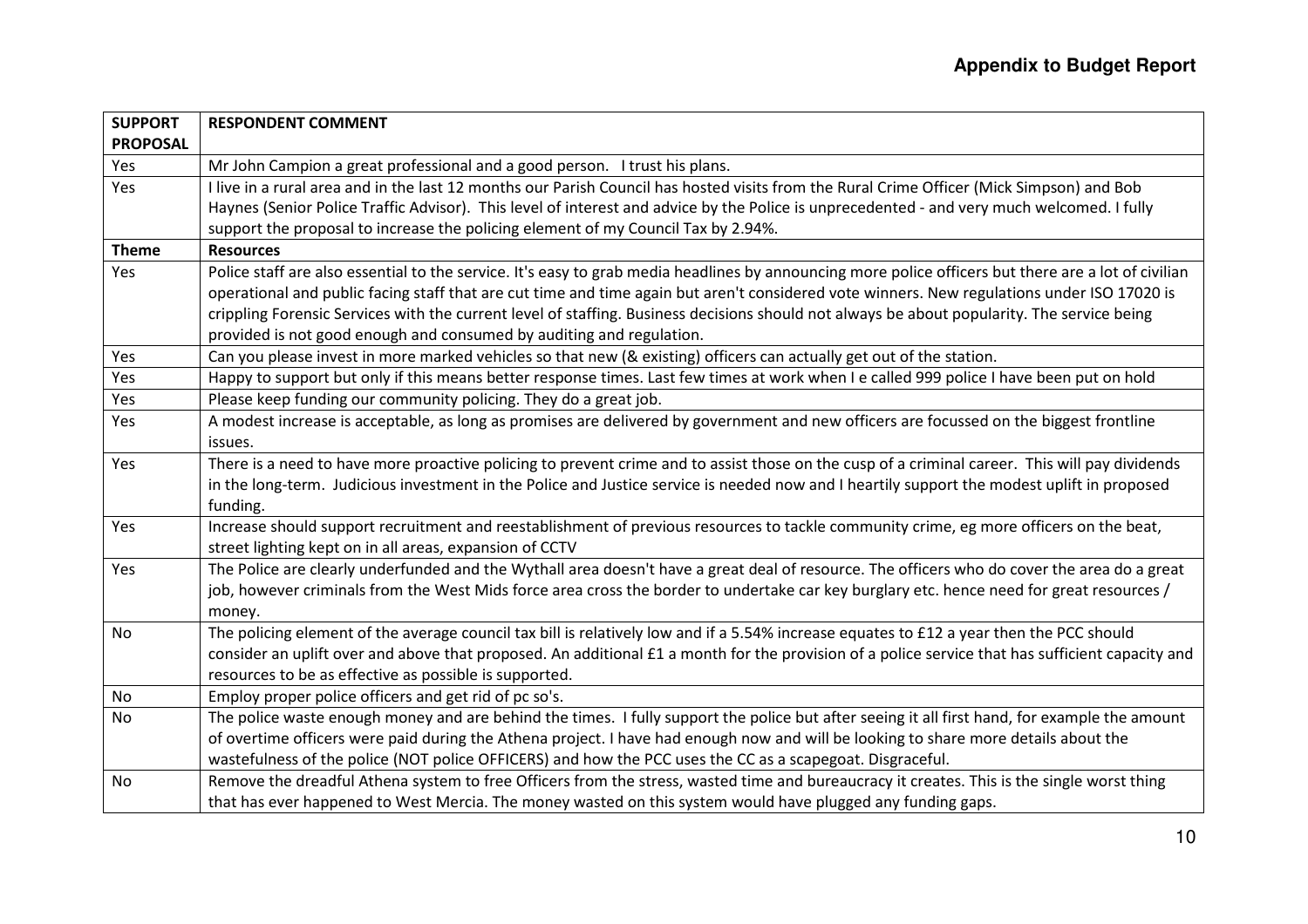| <b>SUPPORT</b>  | <b>RESPONDENT COMMENT</b>                                                                                                                             |
|-----------------|-------------------------------------------------------------------------------------------------------------------------------------------------------|
| <b>PROPOSAL</b> |                                                                                                                                                       |
| <b>Theme</b>    | <b>Rural crime</b>                                                                                                                                    |
| Yes             | Concentrate on getting policing in rural areas better. leave our already well preforming and cost effective fire service alone. Perhaps you           |
|                 | could look at how the fire service provide a very cost effective and efficient service in rural areas by the use of retained or on call fire fighters |
|                 | and introduce a similar type of response for the police.                                                                                              |
| Yes             | We trust that rural crome will be given some attention e.g. Machinery theft                                                                           |
| Yes             | I have been helping XXX to set up a Rural Crime Watch WhatsApp in South Worcestershire with my many contacts through our Farmers Fallen               |
|                 | Stock business at the kennels in Broadway. It is working so well in Gloucestershire, hopefully it will do the same for South Worcestershire.          |
| <b>No</b>       | I am disappointed in the police force in my area, the response time, and their upholding of the law in relation to rural crime, in particular fox     |
|                 | hunting. It is blatantly obvious from reports that the constabulary appear to ignore cries for help from the public to stop the local hunts           |
|                 | continuing to chase and kill foxes in Shropshire. Why is this. I presumed that the Law passed in 2004 covered all areas of the country, and was       |
|                 | to be upheld by ALL police forces ?                                                                                                                   |
| <b>Theme</b>    | <b>County lines /drugs</b>                                                                                                                            |
| Yes             | Having had a "drugs den" set up in a house in ny close last year, I am so grateful for the help and action taken by the local neighbourhood           |
|                 | team in getting it closed down.                                                                                                                       |
| Yes             | We need more focus on "county lines" drug dealing and online crime such as fraud.                                                                     |
| Yes             | The PCC is doing an excellent job and clearly establishing an overall strategy to reduce crime. Need sufficient resources to counter County           |
|                 | drug lines.                                                                                                                                           |
| Yes             | Organized Drug trafficking is one of the biggest threats to our youth (under 18) in county towns and rural areas. The Police need to enlarge its      |
|                 | anti-drug squad focusing on education and prevention as much a response to a crime committed.                                                         |
| Yes             | Increase local support of Neighbourhood Watch. Improve confidence in the reporting and actions regarding to drug use. (Local communities              |
|                 | regularly witness and are aware of drug dealing, but don't feel that action is taken when dialling 101). A dedicated, anonymous line of               |
|                 | communication to report would be most useful.                                                                                                         |
| No              | There needs to be more work done on drugs, weapons being carried by youths and fighting county lines                                                  |
| <b>No</b>       | Yes. Ensure there are far more criminal convictions for cannabis. Cannabis use has gone up, and the number of prosecutions has gone down.             |
|                 | Stop the Police warnings, Ensure prosecutions! "Cannabis possession offences have dropped up to 75 per cent in 10 years, as MPs have                  |
|                 | accused police of decriminalising the drug." [News from April 2019 - and it's getting much worse]                                                     |
| <b>Theme</b>    | Vulnerability                                                                                                                                         |
| Yes             | I would like to see the extra funds invested in supporting policing to the most vulnerable.                                                           |
| Yes             | Officers are increasingly been expected to assist in mental health issues, consultations with local health services are urgently required to set      |
|                 | up mental health first responders to allow police to hand over complex cases early on so they can get back to policing duties.                        |
| <b>Theme</b>    | Roads safety                                                                                                                                          |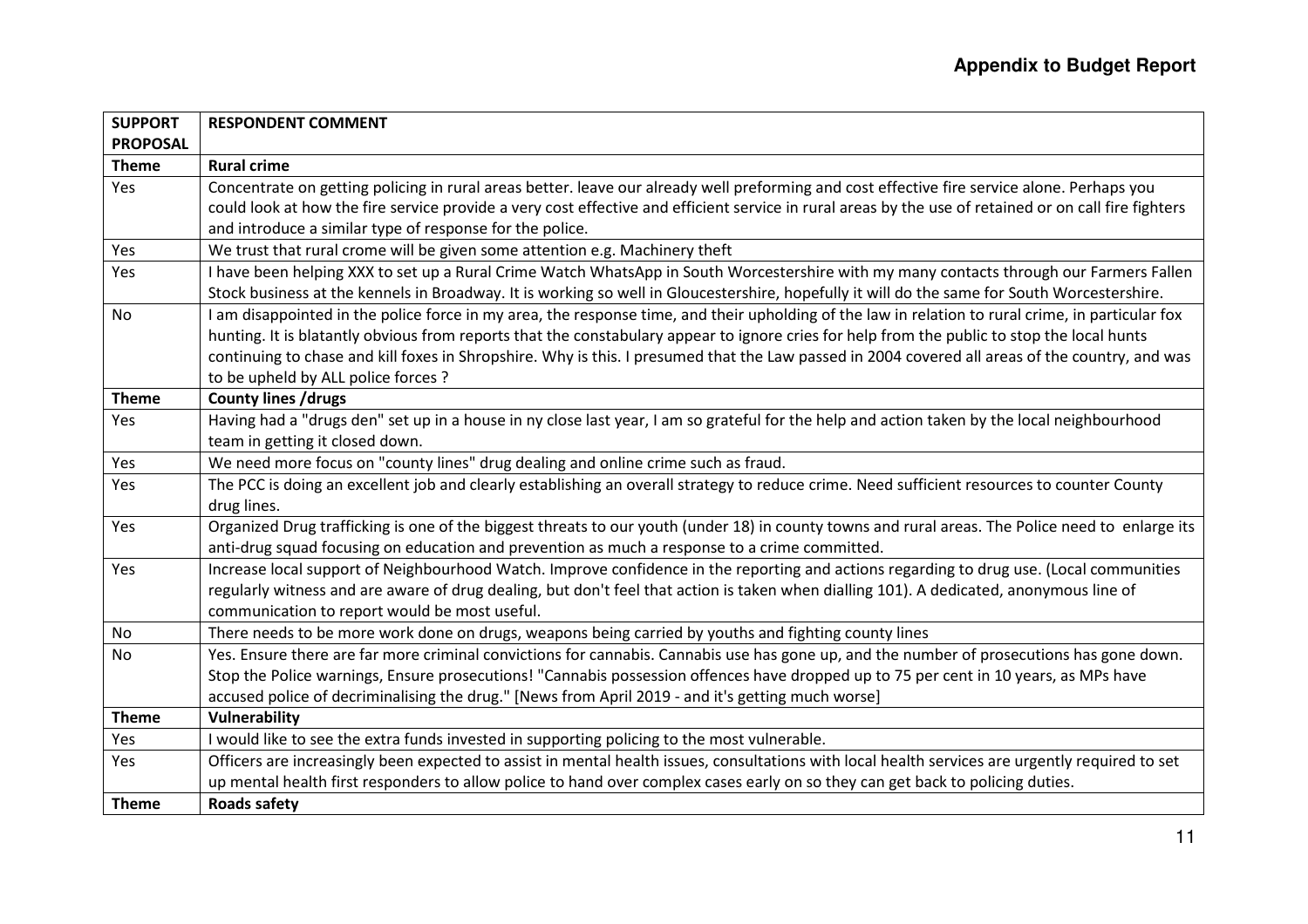| <b>SUPPORT</b>  | <b>RESPONDENT COMMENT</b>                                                                                                                        |
|-----------------|--------------------------------------------------------------------------------------------------------------------------------------------------|
| <b>PROPOSAL</b> |                                                                                                                                                  |
| Yes             | If the council committed more of their money to Road safety we wouldn't have to give it to the police                                            |
| Yes             | I would like to see more road traffic enforcement. I don't know where the money goes from speeding or other traffic offences but if you          |
|                 | spent a week in Bransford which has some fast and bad driving I reckon that would fund a large part of your finances. Also it is not police      |
|                 | action but the punishment the courts don't impose. No deterrent.                                                                                 |
| <b>Theme</b>    | Central government / political                                                                                                                   |
| Yes             | Yes! Please do not state that there will be 20,000 more Police Officers when tories took more yhan that out of the force. You are insulting my   |
|                 | inteligence. Tories are ruining this wonderful contry. Traitors!                                                                                 |
| Yes             | The Police need more support and backing from Central Government now more than ever before.                                                      |
| <b>No</b>       | I'd gladly pay it, if the money went direct to the police and was pledged forever, however I don't believe the government will continue to give  |
|                 | the money to the police and it will only be a matter of time before the "extra funding" stops and our council tax continues to rise!! The        |
|                 | government has enough money to support a decent police force they just need to put the money where it's needed and get all these huge            |
|                 | multi national businesses to pay their share of tax!                                                                                             |
| No              | The Government should stop cutting direct taxes and should instead spend more money centrally on the public sector. This is a Tory stealth       |
|                 | tax. If the Tories had not cut public services you would not now need such a huge increase. Furthermore, I see little if any value of having a   |
|                 | PCC and suggest this post and others associated with it be cut and the money saved put directly into policing locally.                           |
| No              | It is commendable officer numbers are now the highest since 2012, but if the government is to fund a further 93 then cost increases should       |
|                 | be limited to 2% for 2020-21 and reviewed next year when effective central government should be operating.                                       |
| <b>Theme</b>    | <b>Comment on PCC role, actions and decisions</b>                                                                                                |
| <b>No</b>       | IS THE INCREASE TO COVER THE MONEY WASTED BY OUR PCC SETTING UP AN ALLIANCE ONLY TO BREAK IT AND FACING AN (UNDISCLOSED)                         |
|                 | BREXT STYLE DIVORCE SETTLEMENT. ALSO WILL THE PCC BY GIVING HALF HIS SALARY BACK NOW HE IS ONLY PART TIME AS HAS TIME TO                         |
|                 | MESS UP THE FIRE SERVICE ALSO QUESTIONS ARE VERY CLOSED AND MISLEADING TO GET YOU YOUR DESIRED RESULT, I DONT SUPPORT ANY                        |
|                 | <b>INCREASE</b>                                                                                                                                  |
| No              | The PCC seems quite happy to waste countless funds on abortive mergers and reorganisations so instead of asking me to pay for his profligacy     |
|                 | with public funds maybe he can focus his mind on achieving his stated aims with the money which paid for these abortive and wasteful             |
|                 | campaigns.                                                                                                                                       |
| <b>No</b>       | You ask whether the increase is acceptable, so NO is my answer then you ask why, with answers including £12 increase or 2% cap. Rather           |
|                 | than manuipulating the results of your survey, to force a positive response to justify a rise, realise that you are only in the position you are |
|                 | because of the people of West Mercia, even then the West Mercia turnout was only 20.67%. Either respect the office, and make a fair survey       |
|                 | that doesn't lead respondents, or respectfully stand down at the next election.                                                                  |
| No              | I have no confidence that Campion well manage the current budget, as demonstrated by appointment of his campaign manager and the                 |
|                 | issues of selling the AB1 plate. He is also getting funds from central government for expansion of the force so stop asking more money locally.  |